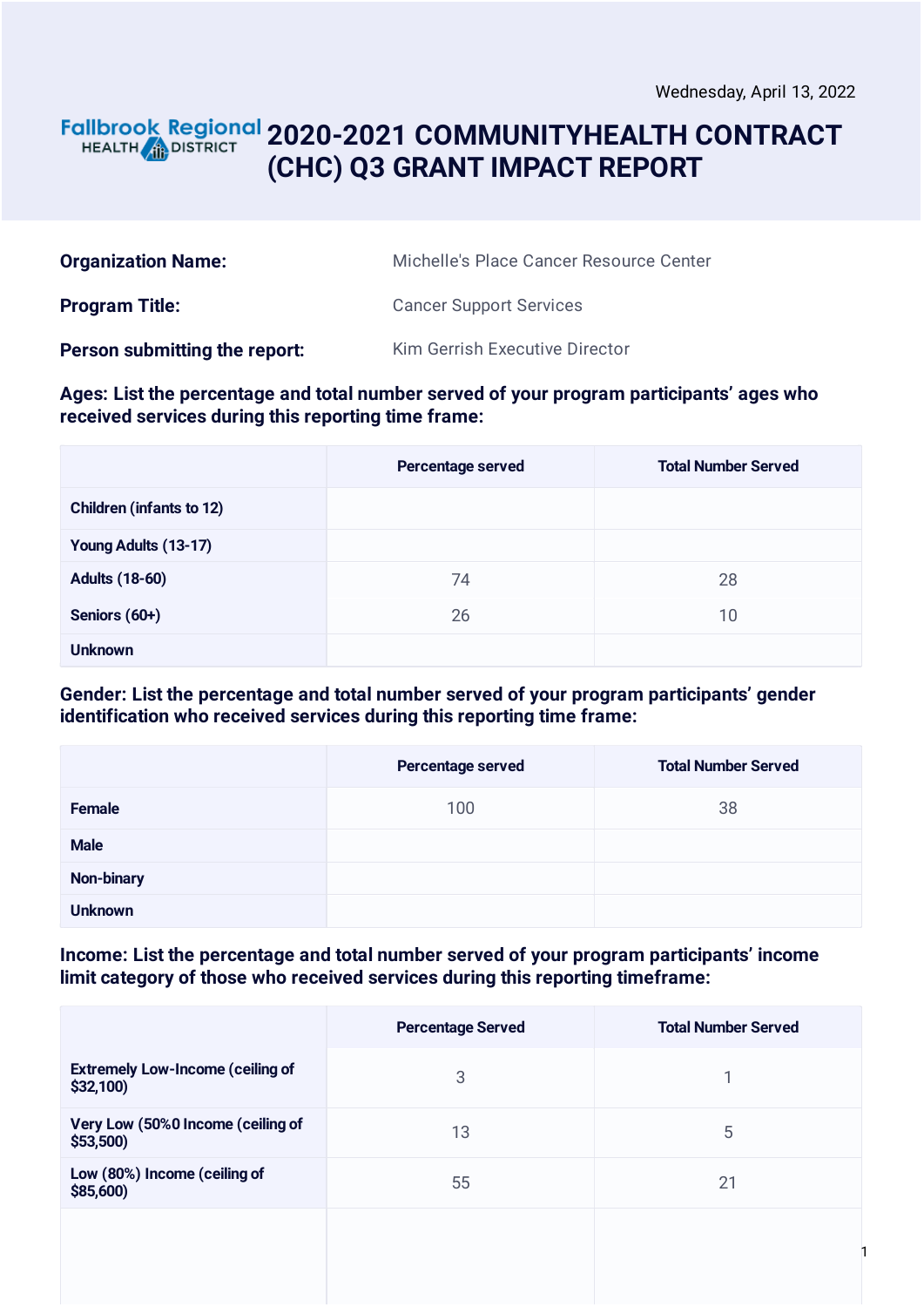|                                  | <b>Percentage Served</b> | <b>Total Number Served</b> |
|----------------------------------|--------------------------|----------------------------|
| <b>Higher than listed limits</b> | 29                       | 11                         |
| <b>Unknown</b>                   |                          |                            |

**How many District residents directly benefited (participant/client)from this program in this reporting quarter?** 38

# **GOALS & OBJECTIVES**

#### **Please provide the Goal 1 statement from your application. Discuss the actions within each objective and provide your outcome data accordingly.**

Goal: The Cancer Support Program will provide 75 cancer patients within the FRHD with at least five resources per person.

Obj: Within one year, MP will provide 375 resources to cancer patients within the FRHD and host 12 support groups averaging 5-10 cancer patients in attendance.

MP has exceeded the goal of providing 75 cancer patients within the FRHD with at least five resources per person. This quarter, MP provided 38 cancer patients with 113 resources within the FRHD. We are still slightly below our goal of five resources per client, however, we anticipate that number to increase next quarter as we host more programs at the new location.

We were thrilled to open the Michelle's Place Fallbrook satellite office in the Community Health and Wellness Center this quarter. We hosted an open house on February 24th that featured a preventative care educational seminar. Additionally, we hosted the Fallbrook Chamber Sun upper and two art therapy classes. There is a breast screening event planned for April 1 as well as several other programs for the balance of the year. The office is staffed by Patient Navigators on Wednesday and Thursday. Both Navigators speak Spanish. Cancer patients can visit the office and receive one on one support, bras, prosthesis, hats, scarves, wigs and other information on their diagnosis as well as other resource available to them.

Now that we have a space to host programs, support groups and educational seminars, we look forward to meeting our objective of hosting 12 groups with 5-10 participants each.

#### **Please provide the Goal 2 statement from your application. Discuss the actions within each objective and provide your outcome data accordingly.**

Goal: Educate the residents of the FRHD on early detection of cancer, provide information on cancer screenings available and the cancer resources available to families dealing with cancer. Obj: At least 20 women will receive their annual screening mammogram.

Michelle's Place has exceeded this objective. A breast screening event was held in first quarter. There is another breast screening event planned in fourth quarter where we anticipate facilitating at least 20 women with their annual screening mammogram. Additionally, another 75 participants will receive education on early detection of cancer.

We look forward to hosting other cancer screening events with other grantees as well as with the FRHD at the Community Health and Wellness Center in the future.

## **PARTICIPANT SUCCESS STORY**

#### **Participant Success Story:**

This month our success story is about opening the office at the Health and Wellness Center. The office has provided significant collaboration with local volunteers and businesses. One of those collaborations is with one of our volunteers, Maria. She is a Fallbrook resident, a survivor and currently helps make Spanish speaking phone calls at the Center. She helps with the programs and is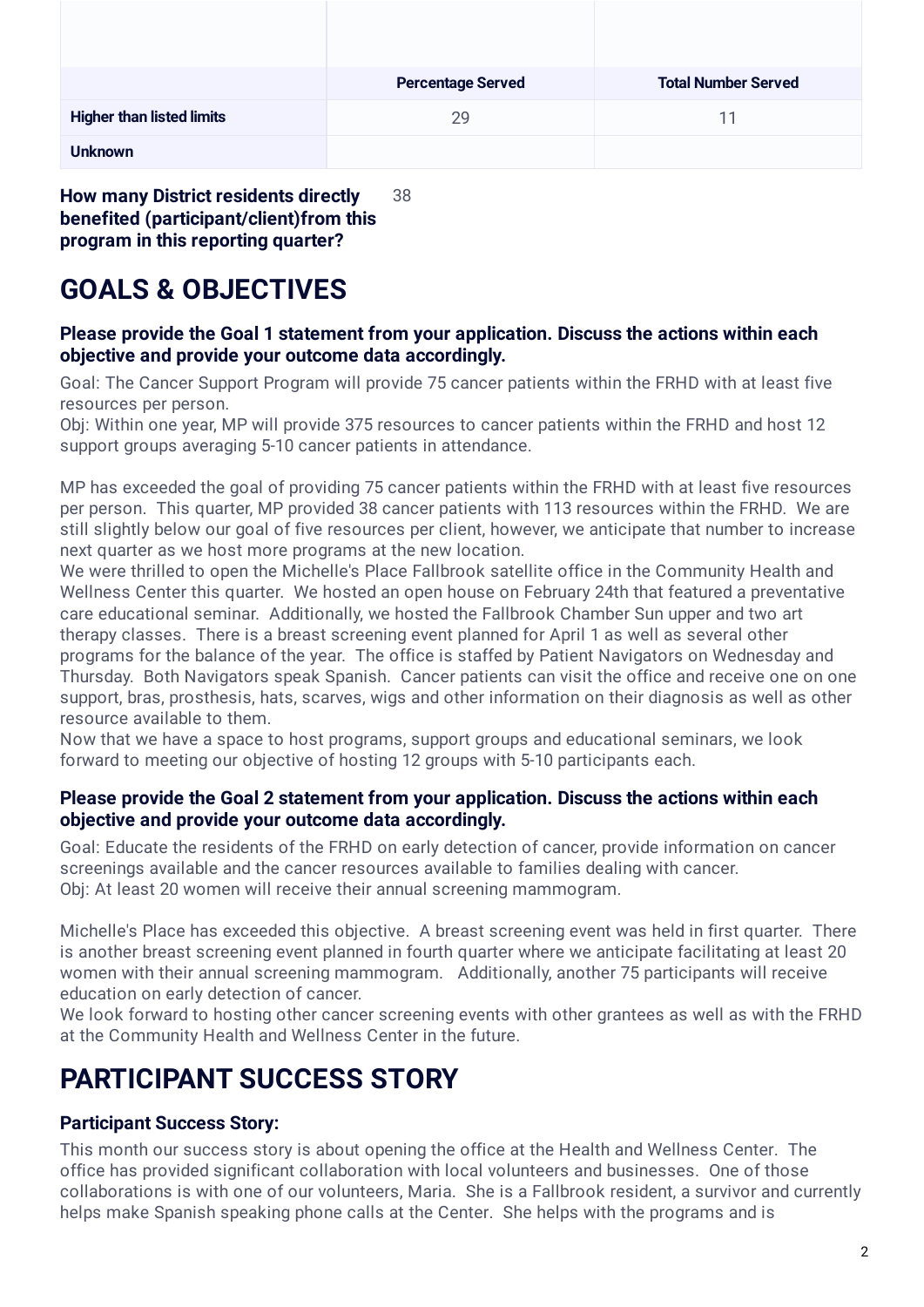excited to be at the Center in her own community. We look forward to working with her and many other local residents to serve cancer patients in our community.

#### **Participant Success Story:**



# **ACKNOWLEDGEMENT**

#### **Please describe how the Fallbrook Regional Health District's Community Health Contract - Grant investment toward this program was acknowledged during this reporting timeframe.**

There were many opportunities to highlight the FRHD Community Health Contract this quarter. At each event we displayed a sign thanking the FRHD for the grant that allows us to provide cancer resources to the Fallbrook community. We hosted the Fallbrook Chamber SunUpper where we had over 50 community members visit the new location at the Community Health and Wellness Center. We had publicity through the Chamber and through Michelle's Place social media. Our Community Health Worker, Priscilla Proveda, has spent significant time canvasing the Fallbrook community visiting local medical providers and businesses to ensure they know Michelle's Place is in the community. We look forward to hosting more events to highlight the Community Health and Wellness Center as well as the FRHD for their support of cancer resources in the community.

| Please upload one example of how<br>the District's support for this program<br>was publicly acknowledged. | fba | FBQ#2.pdf |
|-----------------------------------------------------------------------------------------------------------|-----|-----------|
|                                                                                                           |     |           |

| fbq | FBQ#2.pdf  |
|-----|------------|
|     |            |
| pdf | FBQ3 1.pdf |

### **BUDGET**

**Please upload a copy of the program budget you submitted with the application. Fill in the Q3 column demonstrating the current utilization of grant funds.**



**Please explain any significant differences in budget or services during this quarter. What if any**